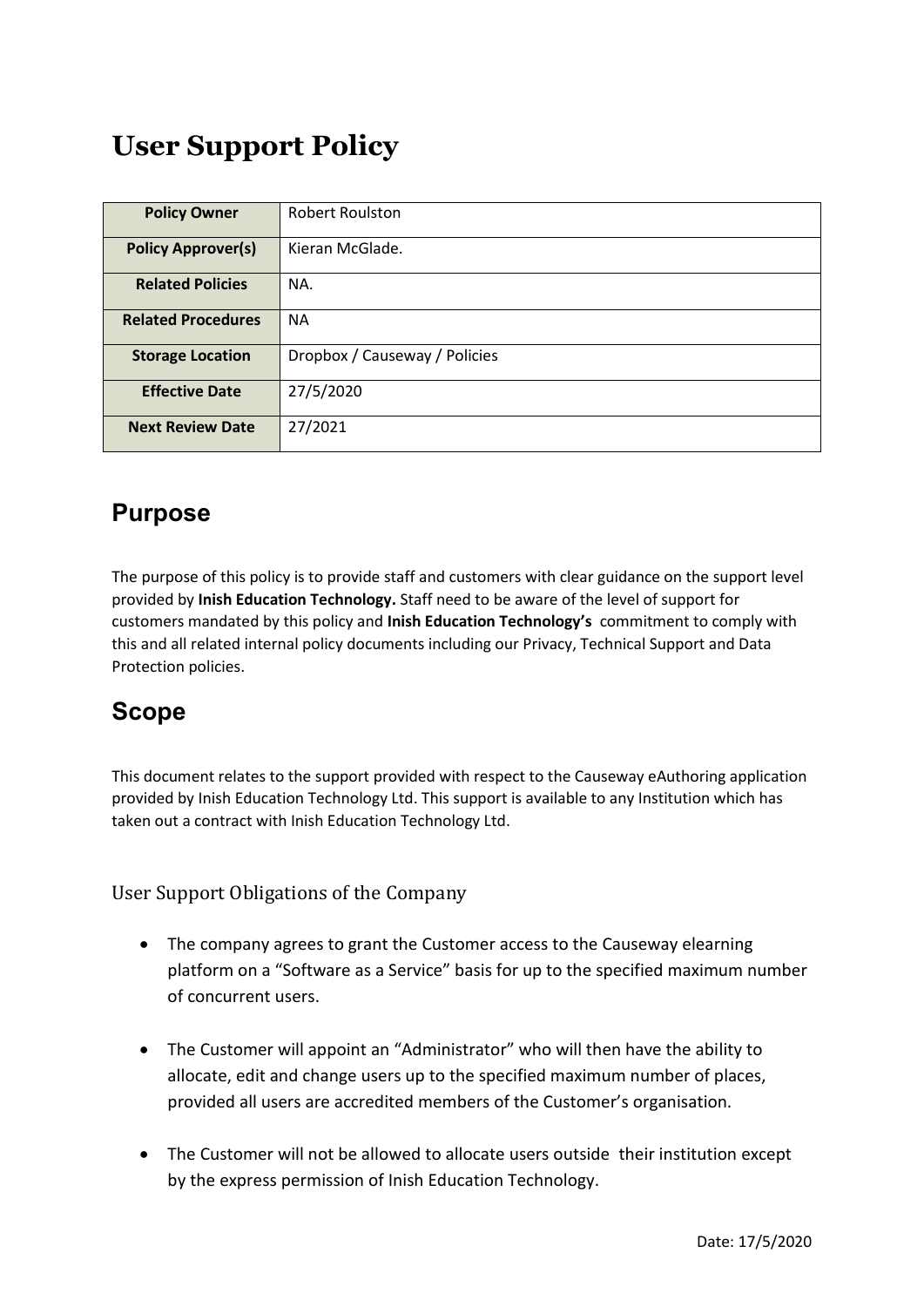- Each bone fide registered user of the Causeway eLearning Platform will be able to create their own eLearning content by using the tools supplied on the Causeway Platform. They will then be able to store edit, delete copies of their elearning content as well as "publish" and export their completed work.
- The company will provide customers with access to an online user guide, FAQs and instructional videos to ensure customers are able to make best use of the product.
- The Company will guarantee a service uptime of 99.5%
- Outside this uptime guarantee the Company undertakes to inform the Customer in a timely fashion of any planned maintenance downtime.
- The Company shall maintain all administrative and technical safeguards including backup to protect the security, confidentiality and integrity of the Customers data.
- The Company will carry out regular audit of the security of the Customers data. This will include a yearly "penetration test" of the systems security.
- The Company will provide the customer with upgrades to the service as appropriate during the lifetime of this agreement at no extra charge.
- Additional bespoke services commissioned by the Customer may be subject to additional charges.

#### Your account your data

 The Company agrees to keep customers' data secure and will manage customer accounts in accordance with the General Data Protection Regulations (GDPR).

The Company or its agents will not access your account except for purposes of vital maintenance or with the express permission of the Customer.

 The Customer will be in control of any Student tracking / Learner data functionality of the Causeway Platform and may enable or disable this. The Company will not access student data without the express permission of the Customer for legitimate purposes.

### **How to complain**